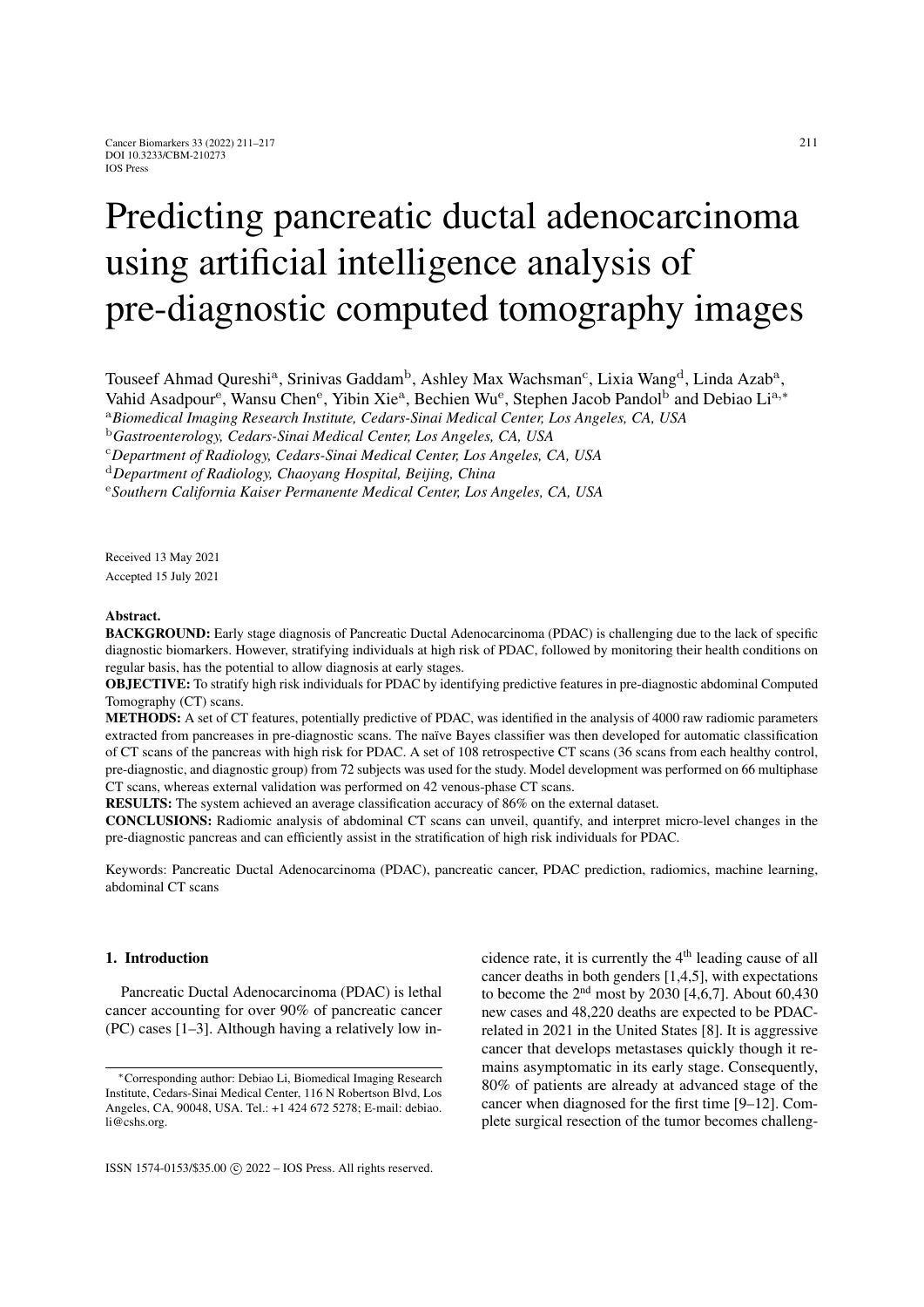ing at late stages due to extensive vascular involvement and consequent high chance of a non-radical resection. Treatment given at late stages usually either results in partial resection of the tumor or recurrence of cancer. Resultantly, the overall five-year survival rate of PDAC barely exceeds 10%. However, recent studies consistently suggest that diagnosing PDAC in its early stages, when complete removal of the tumor is possible, can elevate the current survival rate up to 50% [\[1](#page-5-0)[,13](#page-5-9)[,14\]](#page-5-10).

Identifying individuals at high risk of developing PDAC in the future has the potential to allow early stage diagnosis through follow-up monitoring of their health conditions on a regular basis using specialized surveillance systems [\[15–](#page-5-11)[17\]](#page-5-12). However, it is a challenging task because of the lack of specific symptoms and biomarkers during development of PDAC. Patients usually experience abdominal pain, unexplained weight loss, or jaundice at an early stage or during the development of PDAC but do not usually undergo PDAC screening as these conditions are also associated with a broad range of other diseases [\[2,](#page-5-13)[15–](#page-5-11)[18\]](#page-5-14). According to the Centers for Disease Control and Prevention (CDC), abdominal pain is the single most common reason that American patients visit the emergency room (ER), accounting for 7 million visits per year. Most patients with abdominal disorders undergo abdominal CT imaging where these patients are deemed negative as evaluated by a radiologist-though some of these patients eventually develop PDAC. Although several empirical studies link PDAC incidence with many preconditioning abnormalities that cause alterations to pancreatic morphology that is visible on CT scans. For example, several complications that are linked to PDAC including distal parenchymal atrophy [\[19\]](#page-5-15), intraductal papillary mucinous neoplasms of the pancreas [\[20\]](#page-5-16), intraductal calculi, or Pancreatolithiasis [\[21\]](#page-5-17) progressively increase tissue heterogeneity of the pancreas on a CT scan. Furthermore, pancreatic inflammation [\[22\]](#page-5-18) and ductal dilation [\[23\]](#page-5-19) cause shape and size deformation of the pancreas. However, such micro-level variations are difficult to comprehend by visual assessment.

AI is the primary choice to perform prediction modeling for several cancers [\[4,](#page-5-2)[24](#page-5-20)[,25\]](#page-5-21). AI-based systems almost always surpass traditional manual approaches. The tremendous advancements in AI in recent years, particularly in the realm of medical image processing and analysis, offer an enormous range of automated tools for extracting precise measurements of biomarkers and organs, unveiling complex features, and quantifying tissue characteristics. Radiomic analysis [\[26\]](#page-5-22), machine learning [\[27\]](#page-5-23), and deep learning [\[24](#page-5-20)[,25\]](#page-5-21) are considered the most reliable and frequently utilized AI approaches for prediction modeling. Although imaging has not been explicitly used for PDAC prediction, however, due to the recent advancement in image acquisition devices, image processing techniques, and image analysis tools, imaging can be the foundation for a sophisticated prediction system for PDAC.

In this study, we identified unique features in prediagnostic CT scans that are not appreciated by human eyes but are potentially predictive of PDAC and developed a classifier that performed PDAC prediction by automatically identifying pre-diagnostic scans when mixed with healthy control scans. The proposed model is highly stable, and results are satisfactory, encoring researchers to replicate the model for further validation on large dataset.

## 2. Study material

Using a highly specific inclusion/exclusion criterion, three types of contrast-enhanced abdominal CT scans were included in the study:

- *Diagnostic*: A CT scan of a patient with histopathologically confirmed PDAC and visible tumor on a CT scan. Patients with any type of pancreatectomy were excluded from this group.
- *Pre-diagnostic*: A CT scan from the same patient (as in the *Diagnostic* group), acquired between 6 months to 3 years prior to PDAC diagnosis, when no sign of PDAC or tumor was present.
- *Healthy control*: A contrast-enhanced abdominal CT scan of a different subject whose pancreas was healthy. The age and gender of each subject in the healthy control group and the year of their scan were matched to those of exactly one unique patient in the pre-diagnostic group to limit morphological and instrumentation variabilities, respectively. Healthy controls were not matched to patients by gender as studies show no proof of morphological differences between genders. All scans in pre-diagnostic and healthy control group were originally acquired for non-gastrointestinal disorders, fall, slip, or vehicle accident. However, the healthy control group did not develop PDAC in the next 3 years. A pictorial description of the data structure is given in Fig. [1.](#page-2-0)

Two centers in Los Angeles, California including Cedars-Sinai Medical Center (CSMC) and Southern California Kaiser Permanente Medical Center (KPMC) provided eligible data for this study in accordance with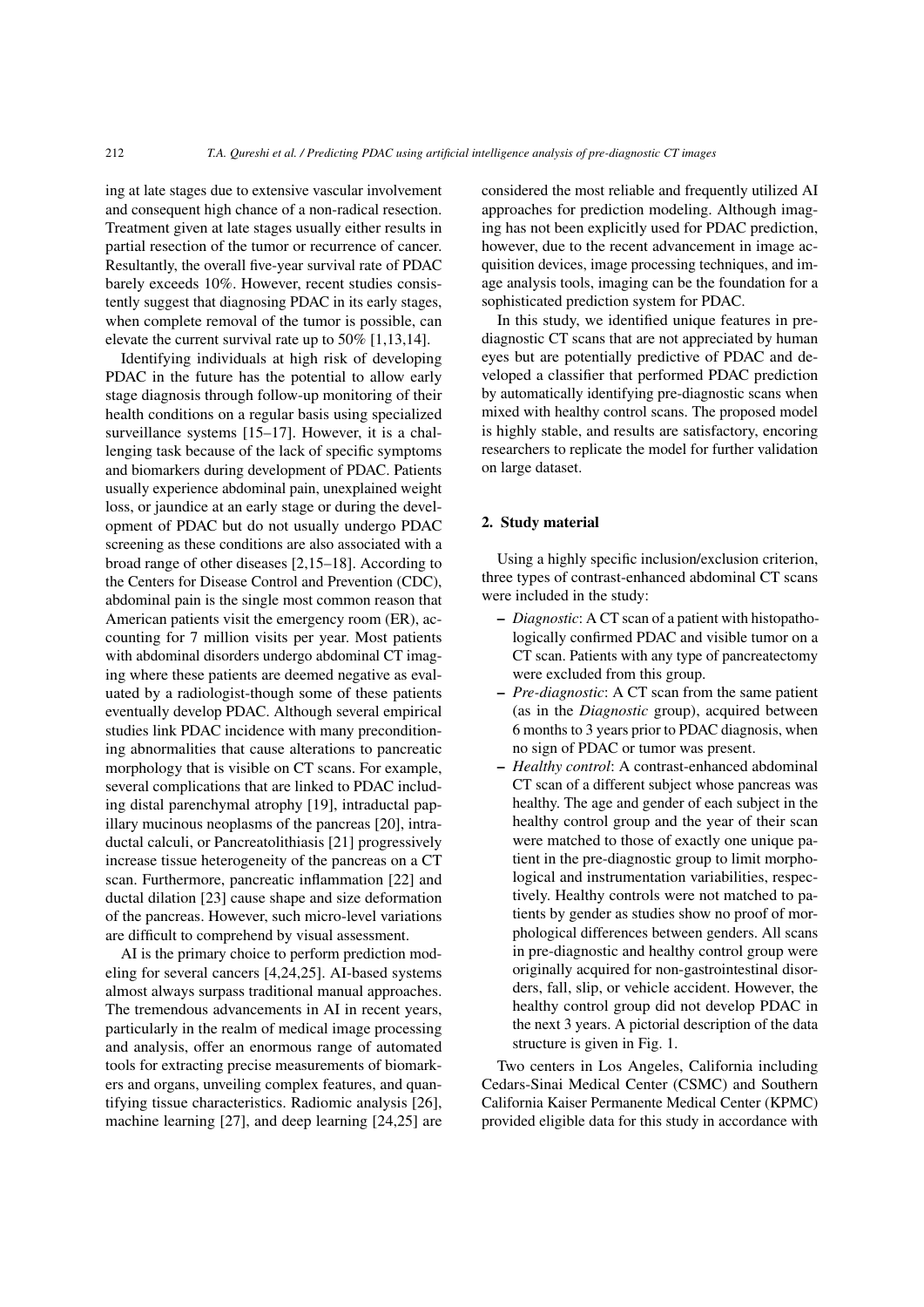

<span id="page-2-0"></span>Fig. 1. Proposed design of the data for the study. Each case in the dataset consists of three types of abdominal CT scans: Healthy control, Pre-diagnostic, and Diagnostic. The Pre-diagnostic and Diagnostic scans were obtained from the same patient.

the IRB as well as a material transfer agreement. Informed consent was waived as the study design is retrospective. All data was anonymized and securely transferred to the host department (CSMC) using SFTP (Secure File Transfer Protocol). A total of 108 CT scans of 72 subjects were obtained at two centers with the following split:

– *Internal dataset*: consists of 66 contrast-enhanced abdominal CT scans (22 healthy control, 22 prediagnostic, 22 diagnostic) from 44 subjects, obtained at CSMC. Of 66 scans, 58 (22 healthy control, 17 pre-diagnostic, 19 diagnostic) belong to the portal venous phase, whereas the other 8 scans belong to multiple CT phases including arterial, excretory, and interleaved phase. For PDAC diagnosis and early symptoms, portal venous phase is considered the most valuable phase as PDAC tumors consume contrast slowly and the portal venous phase optimizes viewing the margins of the tumor. Also, all vessels running through or adjacent to the pancreas as well as the pancreatic duct can be seen in this phase. During PDAC development, morphological changes to the pancreas may be observed in these vessels and thus can be regarded as PDAC predictors.

Nevertheless, the non-venous phases cannot be completely ignored as these offer unique value at times. For instance, the arterial phase efficiently evaluates arterial encasement and distortion of the arteries by the pancreatic tumor and is used for resection planning. Also, arterial enhancing lesions such as PNET (a potential PDAC predictor) are more commonly seen during the arterial phase. Thus, considering scans with non-venous phases provided the opportunity to identify highly generalizable predictors and to make the model robust.

– *External dataset*: consists of 42 contrast-enhanced abdominal CT scans (14 healthy control, 14 prediagnostic, 14 diagnostic) from 28 different subjects obtained at KPMC. All scans belong to the

portal venous phase. This set was used to perform an external validation of the developed prediction model.

All scans obtained were of sufficiently high quality with a slice resolution of 512 by 512 in the x- and yaxis. The CT signal intensities in all scans were normalized to unity. Smoothing or interpolation of the original Hounsfield unit values or any other preprocessing was not performed on scans. A trained CSMC radiologist and a gastroenterologist, with extensive experience of examining abdominal scans, manually outlined the pancreas in each slice of all 108 CT scans with consensus. Any information derived from the radiology report was removed from the scans to avoid labeling biases. To minimize potential inter-reader variability, both readers first independently outlined the pancreas in all scans, then shared the labels with each other and re-assessed their initial labels. Any outlining disagreements were discussed and resolved. The labeling process does not include outlining the pancreatic tumor or other lesions in diagnostic scans. Labeling was performed using a commercially available software ITK-Snap [\[28\]](#page-5-24) and exported as a DICOM dataset.

## 3. Methods

A model was developed to stratify individuals at high risk for PDAC by automatically identifying prediagnostic CT scans. A large number of features, potentially predictive of PDAC, were identified through radiomic analysis of scans of the internal dataset. The Naïve Bayes classifier was then trained using the identified predictors to perform automatic classification of CT scans into either healthy control or pre-diagnostic group. External validation was performed using the external dataset. The identified predictors were observed to be highly stable when examined against scans of the external dataset. Method details are given in the following sections.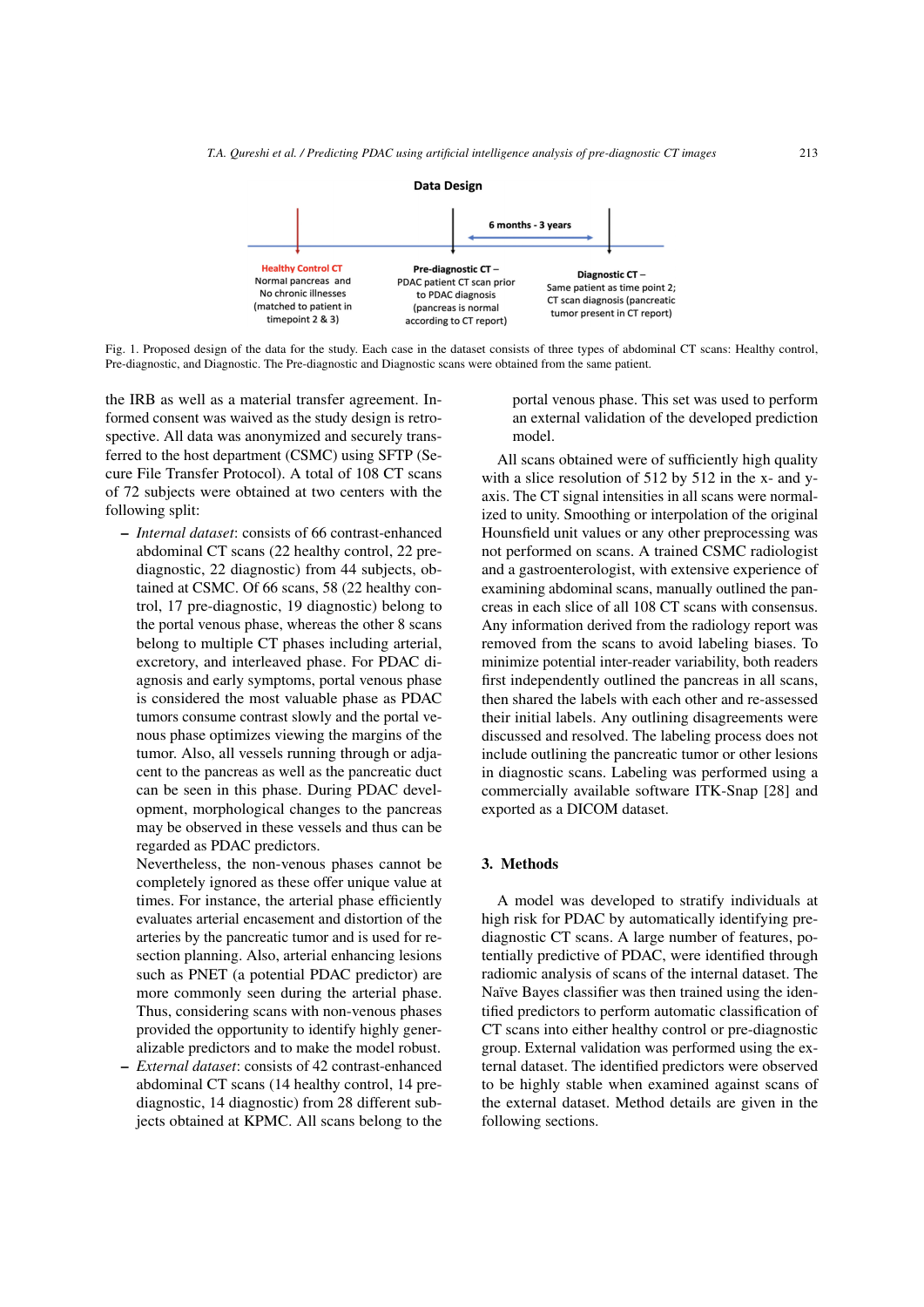#### *3.1. Extraction of radiomic features*

Several thousand radiomic features were extracted from the outlined whole pancreas in all 66 scans of the discovery set, i.e., three sets of features were obtained – one for each of the healthy control, pre-diagnostic, and diagnostic scan groups. Each radiomic feature represented a unique CT image characteristic of the pancreas and was expressed as a single numerical value calculated using a standard pre-defined mathematical formula. For example, to extract the intensity of the pancreas, the mean grey level values of all voxels in the outlined boundary of the pancreas in all slices of a three-dimensional (volumetric) pancreatic CT scan were considered. Using different combinations of three parameters (*Bin* size, *Kernel* size, *Angle*), we extracted 4000 radiomic features from each of the 66 scans. For each feature, the whole pancreas was considered as a single region of interest.

Common types of features extracted included FOS (First Order Statistics), e.g., energy, entropy, and skewness, GLCM (Grey-level Co-occurrence Matrix statistics), e.g., second-order statistics such as contrast, heterogeneity, cluster prominence, cluster tendency, and gaussian polar, and GLRLM (Grey Level Run Length Matrix statistics), e.g., long and short-run grey level emphasis, normalized grey level non-uniformity. Prior to extracting any feature, three significantly important radiomic parameters including *Bin* size (to discretize the CT image into equal bins), *Kernel* size (to specify the neighborhood around a voxel before calculating spatial relationships of voxel  $\alpha$  with its neighboring voxels that lies within that fixed window) and *Angle* (to determine directions around a voxel for feature extraction within the fixed-size kernel window) were considered. Different combinations of *Bin* size, *Kernel* size, and *Angle* express variations in a radiomic feature. Therefore, the overall analysis was greatly influenced by those three values. For example, the major issue to ensure consistent results was to avoid contrast variation among all CT scans acquired from different scanners. Discretization of CT scans transferred the continuous values of voxels into discrete counter parts to avoid considering a voxel value, for instance, 123 any different from 124 since the difference is probably attributable to noise and does not hold any information regarding spatial heterogeneity.

#### *3.2. Identification of potential PDAC predictors*

A two-step statistical analysis was performed on the obtained three feature sets to identify potentially predictive feature as follows:

- 1. The statistical Student's t-test was performed on the extracted radiomic features to identify those that are significantly different between the healthy and pre-diagnostic groups. About 4.5% of the total number of extracted radiomic features showed significance at a p-value of 0.05.
- 2. During progression towards PDAC development, any feature that shows incremental or decremental trends can be highly predictive. For example, it is observed that texture heterogeneity of the pancreas on CT increases as we go from healthy control to pre-diagnostic and diagnostic. Therefore, the identified significant features were further filtered to those having mean values either kept increasing or decreasing in the order of heathy control, pre-diagnostic and diagnostic group.

#### *3.3. Stratification of high-risk individuals for PDAC*

The PDAC prediction modeling was expressed as a binary classification problem where a pancreas, based on its CT features, can be categorized into either healthy control or pre-diagnostic group. Given that the purpose of the prediction model is to distinguish between healthy control and pre-diagnostic scans, the reason for including diagnostic scans into the predictors' selection phase was to help identify highly stable features. Training the classifier with such features will assist in avoiding situations when a scan with developed PDAC is misclassified as healthy control or when the duration between a pre-diagnostic and a diagnostic scan is different than those obtained for the current study.

To train the classifier, the Recursive Feature Elimination (RFE) [\[29](#page-5-25)[,30\]](#page-6-0) method was used in conjunction with Naïve Bayes (NB) classifier to eliminate the weak features (predictors) from all the features, identified in the two-step analysis, during the classifier training and compared with the overall training accuracies achieved by the classifier using different combinations of features. We fixed the number of features selected by the classifier up to a maximum of 5 to avoid overfitting of the model while maximizing the classification accuracy. The RFE-NB identified five radiomic features (Long-run low grey-level emphasis, Inverse cluster shade, Inverse cluster prominence, Inverse cluster tendency, Short-run low grey-level emphasis) which the classifier used to produce the highest classification accuracy on the training set. All five features show an incremental trend.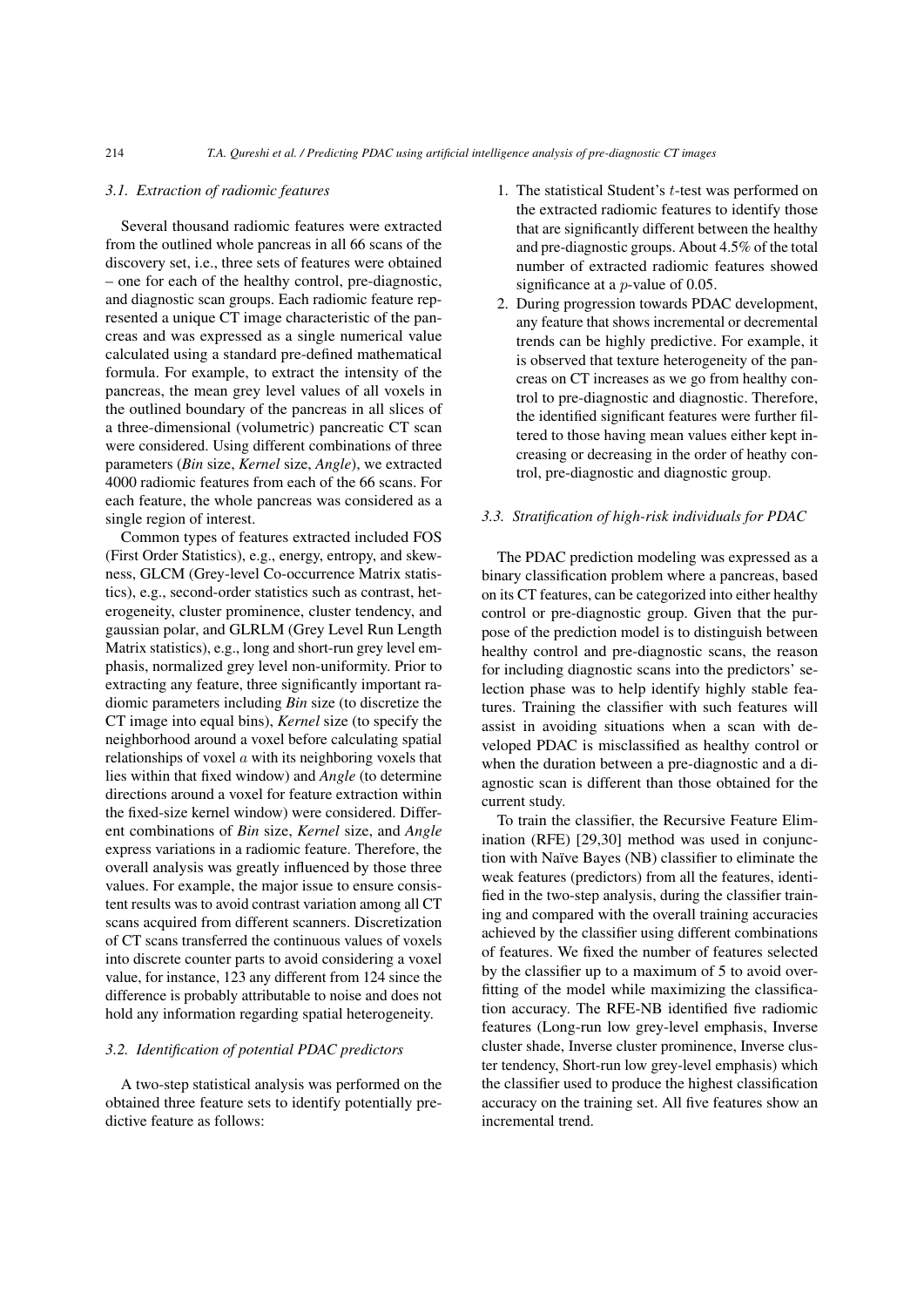<span id="page-4-0"></span>Table 1 Confusion matrix for classification of 28 CT scans of the external set consisting of 14 from each of healthy control and pre-diagnostic group. Numbers in the green blocks show true positives

|                          | True healthy | True pre-diagnostic |
|--------------------------|--------------|---------------------|
| Predicted healthy        |              |                     |
| Predicted pre-diagnostic |              |                     |

## 4. Results and discussion

#### *4.1. Model evaluation*

The identification of PDAC predictors through radiomic analysis validated our primary hypothesis about the presence of precursor indicators in CT scans prior to PDAC development.

The developed classifier was validated on all the scans of the external set in two steps. In the first step, all 42 scans of the external set were examined if these demonstrate incremental trends for all five selected features. All five features were observed to be increasing in the order of healthy control, pre-diagnostic and diagnostic group, justifying that the selected features for PDAC prediction are highly stable.

Secondly, the classifier was tested using 28 scans (14 healthy control, 14 pre-diagnostic) of the external set. Using the selected predictors, the classifier automatically classified 28 scans into their respective groups with the mean classification accuracy of achieved are 86% (24/28), whereas the classification accuracy is the number of successfully classified scans to the total number of scans used for testing. The confusion matrix for validation is given in Table [1.](#page-4-0) Despite the limited amount of data for training, the performance of the system remained consistent during validation and produced highly satisfactory results. The study findings and the results of the proposed classifier are promising and justify proof of concept-encouraging researchers to replicate and validate the proposed model on larger datasets.

#### *4.2. Data structure for study*

The foundation of this project lies in the unique data structure, which allows us to retrospectively examine the imaging features in pre-diagnostic images. With the certainty that at least 50% of the enrolled subjects developed PDAC after pre-diagnostic imaging, a relatively small number of cases was sufficient to develop the prediction model. The lack of specific and wellestablished pre-cancerous indicators for PDAC leads to the unavailability of scans, explicitly performed for pancreas-related issues before PDAC developed. Thus, we proposed to obtain pre-diagnostic scans by searching through patients' records with established PDAC, followed by finding scans of the same patients, originally obtained for non-pancreatic issues at least 3–6 months prior to PDAC development and consider them as prediagnostic scans. To our knowledge, the proposed data structure has not been used previously for any PDAC prediction model.

#### *4.3. Study contribution*

According to the Centers for Disease Control and Prevention (CDC), abdominal pain is the single most common reason that American patients visit the emergency room (ER), accounting for 7 million visits per year. The current standard of care protocol indicates that patients experiencing abdominal pain undergo a CT scan. Even though most scans don't show any signs of cancer was diagnosed by the radiologists, some subjects eventually develop PDAC in the next few years. These pre-diagnostic CT images provide critical morphological information associated with precancerous or early cancer biological changes which can be extracted using AI to predict PDAC risk. The main challenge of exploring AI-based methods for the advancement of pancreatic cancer research is the scarcity of data due to cancer's low prevalence. This retrospective study allowed us to examine the quantitative image feature differences between pre-diagnostic and healthy control CT scans to overcome the low prevalence and low cancer yield limitation in prospective studies as half of the subjects have cancer.

Supported by all this evidence, the current study design guarantees the correct choice and right combination of imaging modality, feature extraction, analysis methods, and modeling algorithm for the best possible approach to address the prediction issues and ultimately increases the ratio of PDAC diagnosis at early stages. To the best of our knowledge, it is the first time CTbased predictors of PDAC were discovered that express irregularities at the tissue microlevel of the pancreas and used in an automated system to efficiently predict PDAC.

## *4.4. Limitations and future work*

Although the data repositories of both CSMC and KPMC were explored exhaustively, the amount of eligible data found was low as the pre-diagnostic scans are rarely available. Analysis on a limited dataset might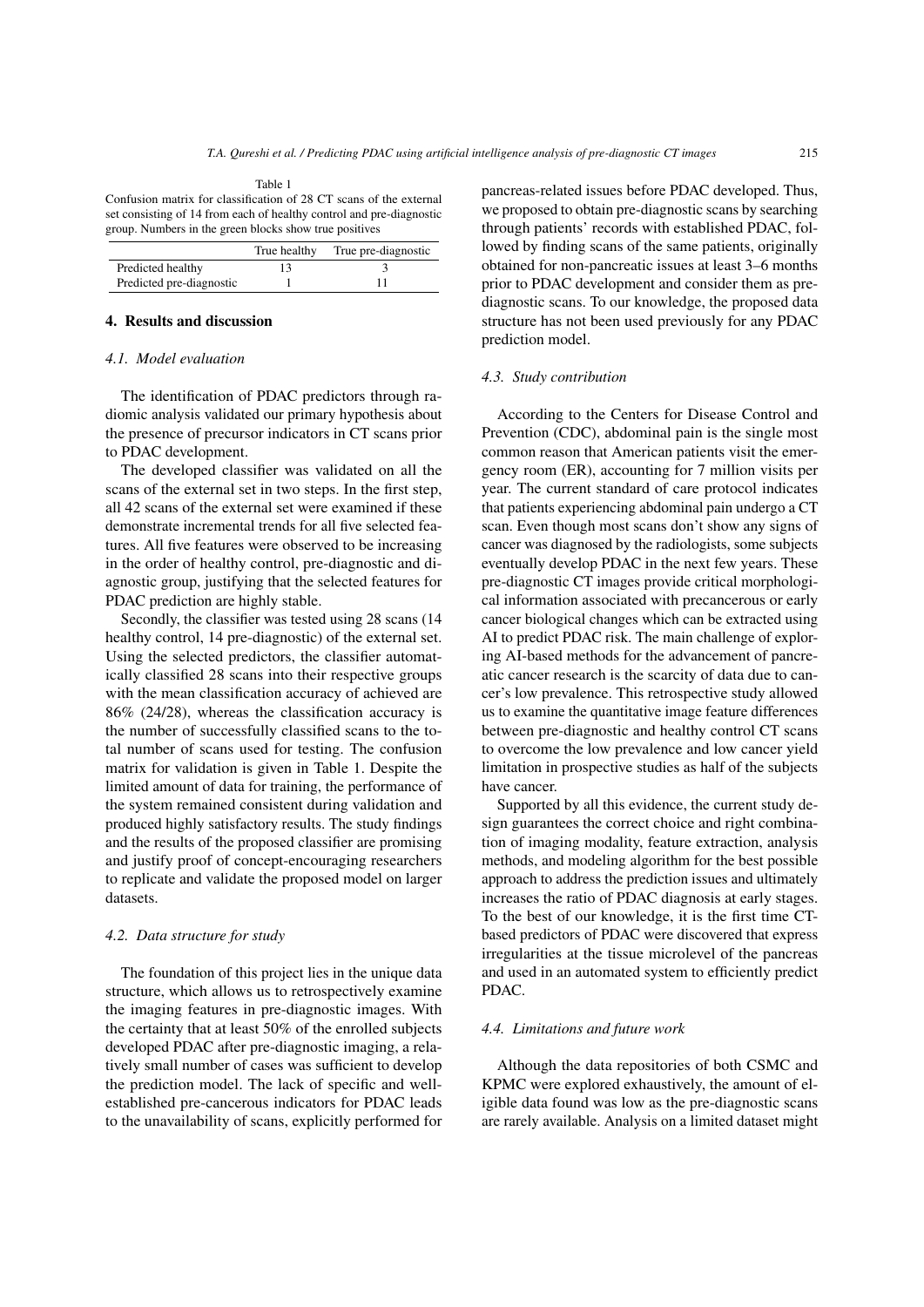suffer an overfitting problem. However, the purpose of the current study was to have proof of the concept and to encourage researchers to establish a large dataset with a collaboration for extensive training and validation of the model. A large dataset will also allow performing a biological interpretation of predictors and forming their correlation with genetic heterogeneity. A rigorous model can be a supporting tool in prospective studies and will help to increase the rate of diagnosis at an early stage.

## Author contributions

Conception: TA Qureshi, SJ Pandol, D Li

Interpretation or analysis of data: TA Qureshi, S Gaddam, AM Wachsman, L Wang, L Azab, V Asadpour, W Chen, Y Xie, B Wu, SJ Pandol, D Li

Preparation of the manuscript: TA Qureshi, S Gaddam, AM Wachsman, L Wang, L Azab, V Asadpour, W Chen, Y Xie, B Wu, SJ Pandol, D Li

Revision for important intellectual content: TA Qureshi, S Gaddam, L Wang, W Chen, Y Xie, B Wu, SJ Pandol, D Li

Supervision: SJ Pandol, D Li

## References

- <span id="page-5-0"></span>[1] A. Adamska, A. Domenichini and M. Falasca, Pancreatic ductal adenocarcinoma: Current and evolving therapies, *International Journal of Molecular Sciences* 18(7) (2017), 1338.
- <span id="page-5-13"></span>[2] B.M. Nolen, R.E. Brand, D. Prosser et al., Prediagnostic serum biomarkers as early detection tools for pancreatic cancer in a large prospective cohort study, *PLoS One* 9(4) (2014).
- <span id="page-5-1"></span>[3] P.P. Almeida, C.P. Cardoso and L.M. de Freitas, PDAC-ANN: An artificial neural network to predict pancreatic ductal adenocarcinoma based on gene expression, *BMC Cancer* 20(1) (2020), 1–11.
- <span id="page-5-2"></span>[4] W. Muhammad, G.R. Hart, B. Nartowt et al., Pancreatic cancer prediction through an artificial neural network, *Frontiers in Artificial Intelligence*, 2019, 2.
- <span id="page-5-3"></span>[5] R. Pannala, A. Basu, G.M. Petersen and S.T. Chari, New-onset diabetes: A potential clue to the early diagnosis of pancreatic cancer, *Lancet Oncology* 10(1) (2009), 88–95.
- <span id="page-5-4"></span>[6] A.P. Klein, S. Lindström, J.B. Mendelsohn et al., An absolute risk model to identify individuals at elevated risk for pancreatic cancer in the general population, *PLOS ONE* 8(9) (2013), e72311.
- <span id="page-5-5"></span>[7] B. Boursi, B. Finkelman, B.J. Giantonio et al., A clinical prediction model to assess risk for pancreatic cancer among patients with new-onset diabetes, *Gastroenterology* 152(4)  $(2017)$ , 840–850.
- <span id="page-5-6"></span>[8] Key Statistics for Pancreatic Cancer. https://www.cancer.org/ cancer/pancreatic-cancer/about/key-statistics.html.
- <span id="page-5-7"></span>[9] J. Kleeff, M. Korc, M. Apte et al., Pancreatic cancer, *Nature Reviews Disease Primers* 2(1) (2016), 1–22.
- [10] M. Orth, P. Metzger, S. Gerum et al., Pancreatic ductal adenocarcinoma: Biological hallmarks, current status, and future perspectives of combined modality treatment approaches, *Radiation Oncology* 14(1) (2019), 1–20.
- [11] A. Stark and G. Eibl, Pancreatic Ductal Adenocarcinoma, *Pancreapedia: The Exocrine Pancreas Knowledge Base*, 2015 May 19.
- <span id="page-5-8"></span>[12] S. Kaur, M.J. Baine, M. Jain, A.R. Sasson et al., Early diagnosis of pancreatic cancer: Challenges and new developments, *Biomarkers in Medicine* 6(5) (2012), 597–612.
- <span id="page-5-9"></span>[13] D. Ansari, L. Aronsson, A. Sasor et al., The role of quantitative mass spectrometry in the discovery of pancreatic cancer biomarkers for translational science, *Journal of Translational Medicine* 12(1) (2014), 1–15.
- <span id="page-5-10"></span>[14] S. Egawa, K. Takeda, S. Fukuyama et al., Clinicopathological aspects of small pancreatic cancer, *Pancreas* 28(3) (2004), 235–240.
- <span id="page-5-11"></span>[15] A.D. Singhi, E.J. Koay, S.T. Chari and A. Maitra, Early detection of pancreatic cancer: Opportunities and challenges, *Gastroenterology* 156(7) (2019), 2024–2040.
- [16] A. Sharma, H. Kandlakunta, S.J.S. Nagpal et al., Model to determine risk of pancreatic cancer in patients with new-onset diabetes, *Gastroenterology* 155(3) (2018), 730–739.
- <span id="page-5-12"></span>[17] P.A. Hart, Early detection of pancreatic cancer in high-risk individuals: Where do we go from here, *American Journal of Gastroenterology* 114(4) (2019), 560–561.
- <span id="page-5-14"></span>[18] A.F. Hezel, A.C. Kimmelman, B.Z. Stanger et al., Genetics and biology of pancreatic ductal adenocarcinoma, *Genes and Development* 20(10) (2006), 1218–1249.
- <span id="page-5-15"></span>[19] S.S. Ahn, M-J. Kim, J.Y. Choi et al., Indicative findings of pancreatic cancer in prediagnostic CT, *European Radiology* 19(10) (2009), 2448–2455.
- <span id="page-5-16"></span>[20] N.O. Machado, H. al Qadhi and K. al Wahibi, Intraductal papillary mucinous neoplasm of pancreas, *North American Journal of Medicine Sciences* 7(5) (2015), 160–175.
- <span id="page-5-17"></span>[21] K. Konishi, R. Izumi and O. Kato, Experimental pancreatolithiasis in the dog, *Surgery* 89(6) (1981), 687–691.
- <span id="page-5-18"></span>[22] B. Farrow and B.M. Evers, Inflammation and the development of pancreatic cancer, *Surgical Oncology* 10(4) (2002), 153– 169.
- <span id="page-5-19"></span>[23] S. Tanaka, A. Nakaizumi, T. Ioka et al., Main pancreatic duct dilatation: A sign of high risk for pancreatic cancer, *Japanese Journal of Clinical Oncology* 32(10) (2002), 407–411.
- <span id="page-5-20"></span>[24] M. Payandeh, M. Aeinfar, V. Aeinfar and M. Hayati, A New Method for Diagnosis and Predicting Blood Disorder and Cancer Using Artificial Intelligence (Artificial Neural Networks), *International Journal of Hematology-Oncology and Stem Cell Research*, 2009, 25–33.
- <span id="page-5-21"></span>[25] D. Roffman, G. Hart, M. Girardi et al., Predicting nonmelanoma skin cancer via a multi-parameterized artificial neural network, *Scientific Reports* 8(1) (2018), 1–7.
- <span id="page-5-22"></span>[26] R.J. Gillies, P.E. Kinahan and H. Hricak, Radiomics: Images are more than pictures, they are data, *Radiology* 278(2) (2016), 563–577.
- <span id="page-5-23"></span>[27] F. Commandeur, P.J. Slomka, M. Goeller et al., Machine learning to predict the long-term risk of myocardial infarction and cardiac death based on clinical risk, coronary calcium, and epicardial adipose tissue: A prospective study, *Cardiovasc Research* 116(14) (2020), 2216–2225.
- <span id="page-5-24"></span>[28] P.A. Yushkevich, J. Piven, H.C. Hazlett et al., User-guided 3D active contour segmentation of anatomical structures: Significantly improved efficiency and reliability, *Neuroimage* 31(3) (2006), 1116–1128.
- <span id="page-5-25"></span>[29] P.M. Granitto, C. Furlanaello, F. Biasioli et al., Recursive fea-